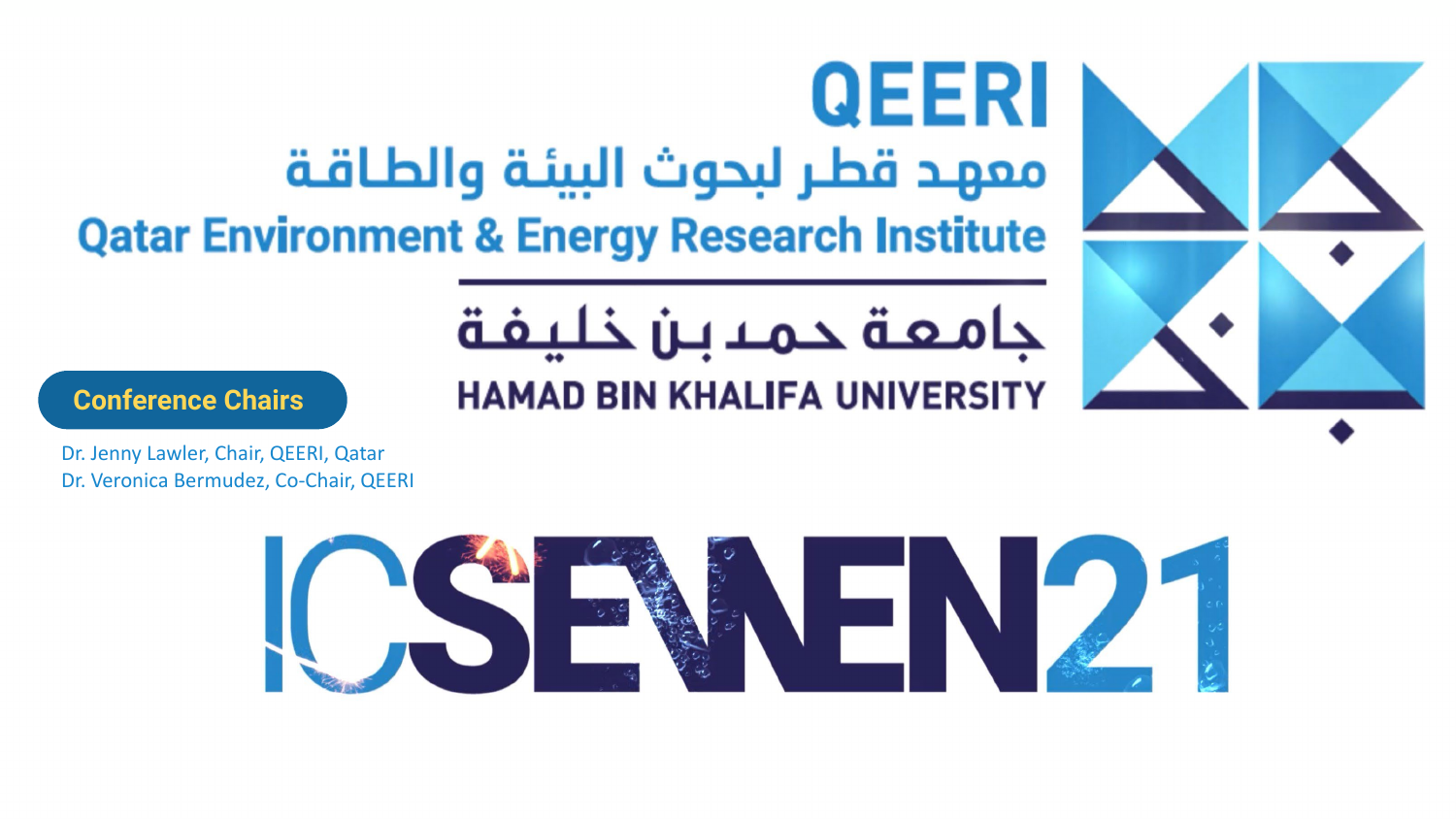



FU) Kaiserslautern, Germany Center (WRC), Kuwait Institute for Scientific Research (KISR), Kuwait

Iltural Landscape Research (ZALF), Germany Landscape Research (ZALF), Germany

e for Delivery and Legacy, Qatar

r Leoben Forschung GmbH (MCL), Austria

ed Kingdom

Environment and Health (GIWEH), Switzerland logy Sligo, Ireland

| <b>Section</b>                                              | <b>Committee member</b>                                                                                                                                                                                                |
|-------------------------------------------------------------|------------------------------------------------------------------------------------------------------------------------------------------------------------------------------------------------------------------------|
| <b>Climate Change Policy in the GCC</b>                     | Dr. Jorge Blazquez, BP<br>Dr. Marcello Contestabile, QEERI, Qatar                                                                                                                                                      |
| <b>Desalination</b>                                         | Dr. Abdelnasser Aboukhlewa, QEERI, Qatar<br>Dr. Deema Al Masri, QEERI, Qatar<br>Prof. Hans-Jörg Bart, Technical University (TU)<br>Dr. Hassan K. Abdulrahim, Water Research Cer                                        |
| <b>Environmental Sensing &amp; Monitoring Technologies</b>  | Dr Ravichandra Bachu, CMU-Qatar, Qatar<br>Dr. Nicolas Barth, QEERI, Qatar<br>Dr. Subramanian Ramachandran, QEERI, Qatar                                                                                                |
| <b>Food Security and the Energy-Water-Environment Nexus</b> | Dr. Abdulkarem Amhamed, QEERI, Qatar<br>Dr. Annamaria Mazzoni, QEERI, Qatar<br>Dr. Annette Piorr, Leibniz Centre for Agricultur<br>Dr. Jose Luis, Leibniz Centre for Agricultural La<br>Dr. Yehia Manawi, QEERI, Qatar |
| <b>Global Environmental Change</b>                          | Mohammed Ayoub, QEERI, Qatar<br>Dr. Rami Alfarra, QEERI, Qatar<br>Dr. Talar Sahsuvaroglu, Supreme Committee fo                                                                                                         |
| <b>Material Selection for Sustainable Power Plants</b>      | Dr. Abubaker Abdelmagid, QEERI, Qatar<br>Dr. Afrooz Barnoush, QEERI, Qatar<br>Dr. Vsevolod Razumovskiy, Materials Center Le                                                                                            |
| <b>New Sustainability paradigms and frameworks</b>          | Dr Ana Mijic, Imperial College London, United<br>Dr. Annamaria Mazzoni, QEERI, Qatar<br>Dr. Marcello Contestabile, QEERI, Qatar                                                                                        |
| <b>Novel Materials for Environmental Applications</b>       | Dr. Fadwa El Mellouhi, QEERI, Qatar<br>Dr. Sami Rtimi, Global Institute for Water, Envi<br>Dr. Vignesh Kumaravel, Institute of Technology<br>Dr. Viktor Kochkodan, QEERI, Qatar                                        |

# **Scientific Committee**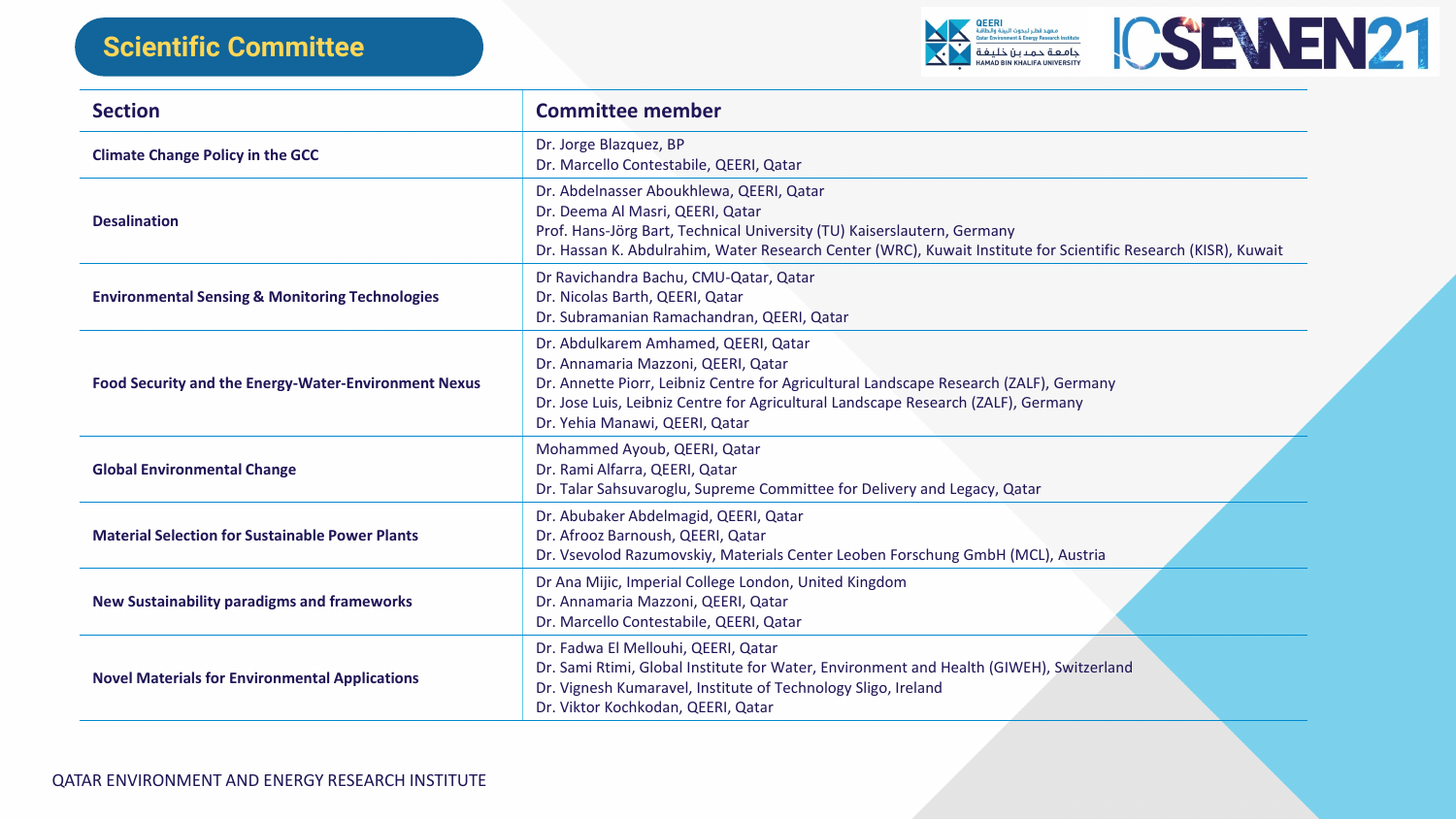### QATAR ENVIRONMENT AND ENERGY RESEARCH INSTITUTE





Arabia and Tanta University, Egypt

ege of Applied Sciences, Gaza Palestine

rsity, Palestine

ty, Turkey.

Pering Experiment Station, USA

**Dr.** Roy Iohnsen, Norway (NTNU), Norway

Jnited Kingdom

echnology, Estonia sity, UK

Institute, Chinese Academy of Sciences, China

| <b>Pollution Control: from Detection to Mitigation</b>        | Dr. Yehia Manawi, QEERI, Qatar<br>Dr. Zlatan Tsvetanov, QEERI, Qatar                                                                                                                                                     |
|---------------------------------------------------------------|--------------------------------------------------------------------------------------------------------------------------------------------------------------------------------------------------------------------------|
| <b>Power Systems and Smart Grids</b>                          | Dr Ayman Hoballah, Taif University, Saudi Arabia<br>Dr. Ali Y. Elrayyah, QEERI, Qatar<br>Dr. Mohammed Mushtaha, University College of<br>Dr. Mohd Zamri, QEERI, Qatar<br>Dr. Tamer Khatib, An Najah National University, |
| <b>Public Health Impacts of Environmental Pollution</b>       | Dr. Azhar Siddique, QEERI, Qatar<br>Dr. Haider Khwaja, University at Albany, NY, USA<br>Dr. Kashif Rasool, QEERI, Qatar                                                                                                  |
| <b>Smart Building Technologies</b>                            | Dr. Ameni Boumaiza, QEERI, Qatar<br>Dr. Jawad Rasheed, Istanbul Aydin University, Tur<br>Dr. Sertac Bayhan, QEERI, Qatar                                                                                                 |
| <b>Solar Energy Applications</b>                              | Dr. Antonio Sanfilippo, QEERI, Qatar<br>Dr. Brahim Aissa, QEERI, Qatar<br>Prof. Mladen Kezunovic, Texas A&M Engineering                                                                                                  |
| <b>Sustainability of Urban and Industrial Infrastructures</b> | Dr. Hanan Farhat, QEERI, Qatar<br>Mohammad Tariq, QEERI, Qatar<br>Dr. Roy Johnsen, Norwegian University of Science                                                                                                       |
| <b>Sustainable Energy Solutions</b>                           | Dr. Juan Lopez, QEERI, Qatar<br>Dr. Veronica Bermudez, QEERI, Qatar                                                                                                                                                      |
| <b>Sustainable Petrochemical Industry</b>                     | Dr. Muhammad Anwar, QEERI, Qatar<br>Dr. Sarim Dastgir, QEERI, Qatar<br>Dr. Shahid Rasul, Northumbria University, United                                                                                                  |
| <b>Transportation Electrification</b>                         | Dr. Dmitri Vinnikov, Taltech University of Technol<br>Dr. Islam Safak Bayram, Strathclyde University, U<br>Dr. Sertac Bayhan, QEERI, Qatar<br>Dr. Zhaohui Cen, QEERI, Qatar                                              |
| <b>Wastewater Management</b>                                  | Dr. Oluwaseun Ogunbiyi, QEERI, Qatar<br>Dr. Zhaoyang Liu, QEERI, Qatar<br>Prof. Tao He, Shanghai Advanced Research Institu                                                                                               |